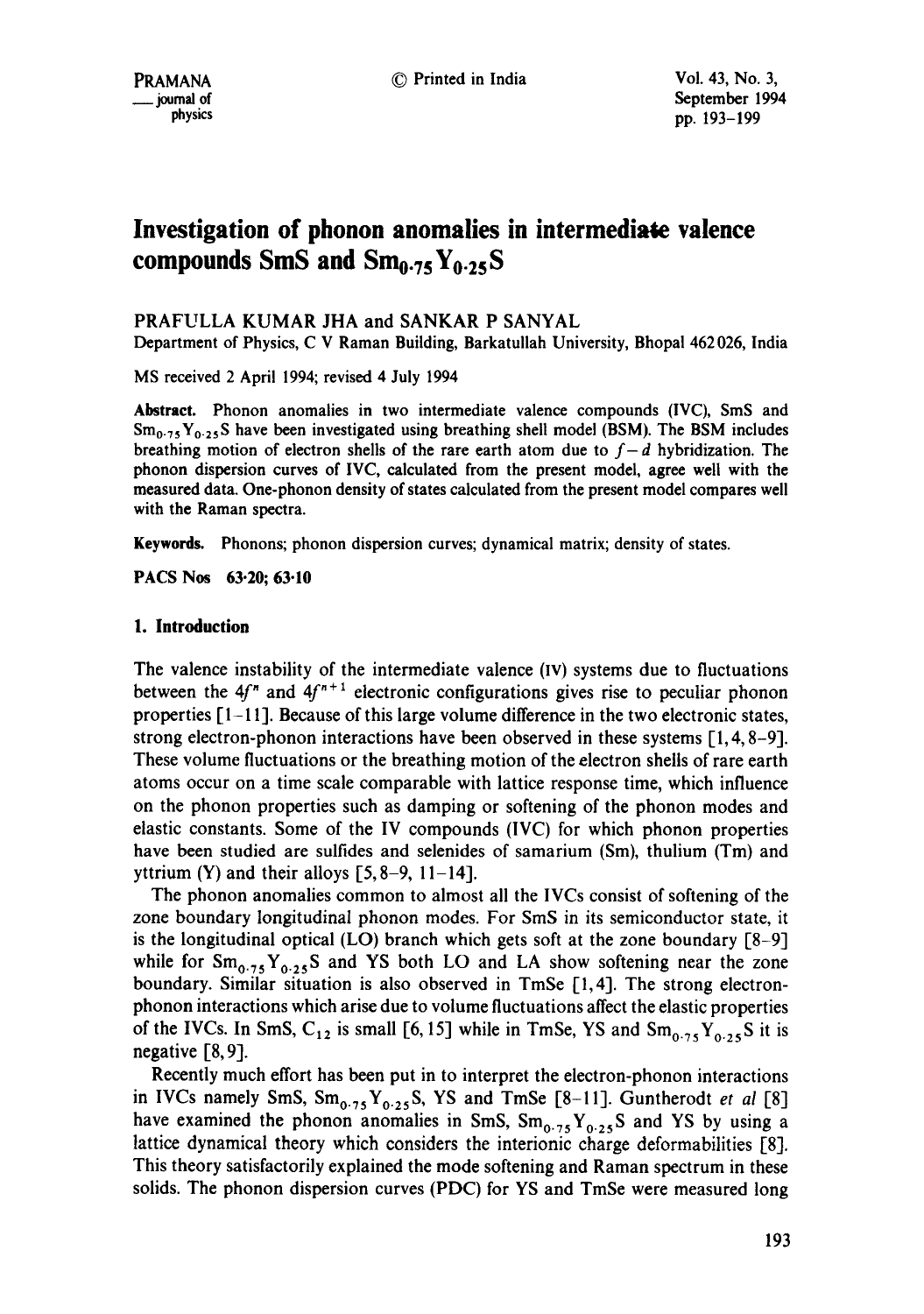#### *Prafulla Kumar Jha and Sankar P Sanyal*

back [2] where the PDC has been analysed using the rigid ion model. Only limited information is available for the optical modes in TmSe while no complete measurements of PDC for SmS is reported so far [1]. These authors have emphasized the necessity of a model theory which considers the charge deformabilities [2]. The phenomenological approach of Bilz *et al* [9] based on adiabatic cluster deformation of RE ion site seems to be the most successful one but the drawback with this approach is the fitting of the parameters with the PDC. In a recent paper Mischenko and Kikoin [11] have considered the contribution from charge density deformation and microscopic theory of electron-phonon interaction in IVCs. We have also reported the calculated results on PDC and one-phonon density of states using three-body force rigid ion model (TRIM) [1], which considers the long range many body interactions arises due to charge transfer between neighbor ions. This model explain the optical branches but fails to explain the acoustic anomalies in TmSe.

The phonon models mentioned above have considerable drawback, as far as their predictions are concerned. All the model theories fit their model except our own TRIM [1] to the measured dispersion curves to achieve a least square fit without taking care of the physical significance of the magnitudes of the fitted parameters.

In the present paper we report the results of the theoretical calculations of the PDC and one phonon density of states of SmS and  $Sm_{0.75}Y_{0.25}S$  using a lattice dynamical model theory which includes the breathing motion of the valence electrons of the RE ions. This breathing motion of electron shells arises due to  $f-d$ hybridization. This model has already been used to interpret the phonon properties in U-compounds which show similar phonon anomalies  $[16, 17]$ .

## 2. Theory

The breathing shell model (BSM) considers phenomenologically the short range electron-phonon interactions in terms of electron shell deformations. Depending upon symmetry, it includes dipolar, quadrupolar and breathing deformabilities of the electron shells of the polarizable ions. A detailed review of this model can be obtained from [15, 18].

The dynamical matrix derived from the interaction hamiltonian can be written as [15]

$$
D(q) = (R' + ZCZ) - (R' + ZCY)(R' + K + YCY)^{-1}(R' + YCZ)
$$
 (1)

where

$$
R' = (R - QH^{-1}Q^{+}).
$$
 (2)

Here C and R are the coulomb and short range repulsive interaction matrices.  $Q$  is a (6  $\times$  2) matrix representing the breathing mode variable while H is a (2  $\times$  2) matrix specifying the interactions between the breathing mode variables of different ions in the lattice. K and Y are the diagonal matrices and represent the core-shell interaction and shell charge respectively.

The present version of the BSM has altogether eight parameters, which can be self consistently determined from elastic, dielectric and zone centre phonon properties. However, since we have not made any attempt to obtain the least square fit to the phonon data, we have assumed  $Y = Y_1 = Y_2$  to minimize the number of parameters. The input and model parameters are listed in tables 1 and 2.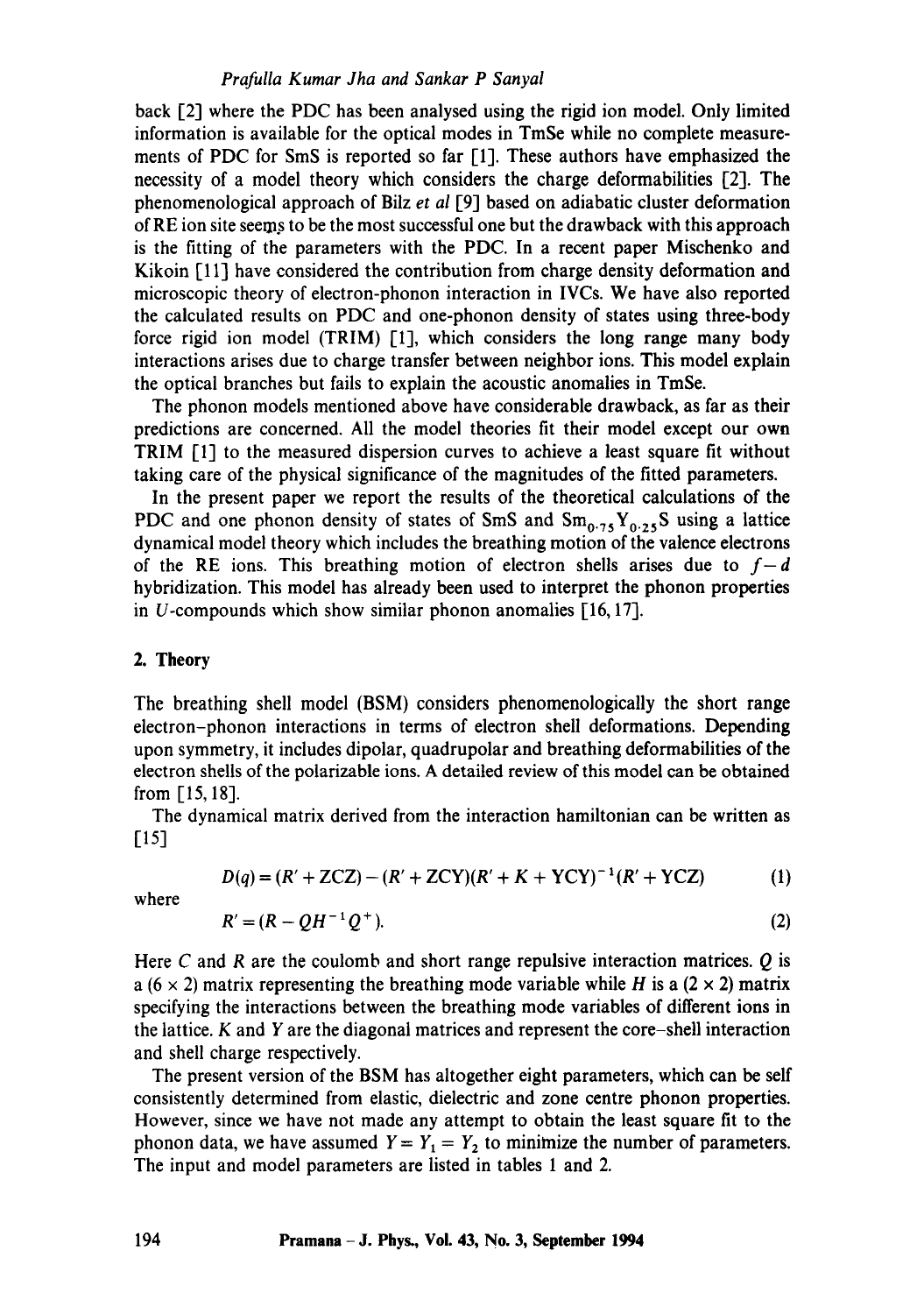*Phonon anomalies in intermediate palence compounds* 

| Property               | Value |                      |
|------------------------|-------|----------------------|
|                        | SmS   | $Sm_{0.75}Y_{0.25}S$ |
| а                      | 5.975 | 5.695                |
| $C_{11}$               | 1.25  | $1.129 + 0.70$       |
| $C_{12}$               | 0.12  | $-0.491$             |
| $C_{44}$               | 0.31  | 0.299                |
| $v_{TO}(\Gamma)$       | 5.33  | 7.900                |
| $\alpha,$              | 0.41  | 0.45                 |
| $\alpha_{2}$           | 5.50  | 6.50                 |
| $\varepsilon_0$        | 3.55  | 6.45                 |
| $\varepsilon_{\infty}$ | 9.69  | 6.45                 |

**Table** 1. Input parameters for SmS and  $Sm_{0.75}Y_{0.25}S$ .

Elastic constants are in  $10^{12}$  dyn/cm<sup>2</sup>, frequency in THz,  $a$  in  $\AA$  and polarizability in  $\AA^{-3}$ [2, 8,14].

**Table** 2. Model parameters for IVC using BSM. All are in units of  $e^2/2V$  except Y which is in units of e.

| Parameters     | Value       |                      |
|----------------|-------------|----------------------|
|                | SmS         | $Sm_{0.75}Y_{0.25}S$ |
| $A_{12}$       | 50.17260    | 15.53927             |
| $B_{12}$       | $-8.66930$  | 2.76889              |
| $A_{11}$       | 12.77000    | $-1.70398$           |
| $B_{11}$       | $-3.17000$  | 0.40826              |
| $B_{22}$       | $-10.36000$ | 3.63200              |
| $G_1$          | 826.45000   | 11130-43900          |
| G <sub>2</sub> | 33.04620    | 926.11500            |
| Y              | $-2.49000$  | $-9.82170$           |

# **3. Results and discussion**

The calculated phonon dispersion curves for SmS and  $Sm_{0.75}Y_{0.25}S$  are plotted in figures 1 and 2 and compared with experimental results [2, 8, 11]. In figure 1 we have presented the PDC for SmS using BSM. The figure reveals that the BSM can explain satisfactorily the measured acoustic branches all along the BriUouin zone. The optical branches particularly in  $\Delta$  and  $\Lambda$  directions are reproduced well by the present model while it fails in predicting the phonon modes in  $\Sigma$  direction. Since the information about the longitudinal optical branches is limited, appropriate comment cannot be made.

The calculated phonon dispersion curves for  $Sm_{0.75}S_{0.25}S$  obtained from the present model are presented in figure 2 and compared with the neutron scattering measurements [8]. Since the model does not consider the doping effect of yttrium hence the local mode at 5.2 THz has not been shown in the figure, similar to what has been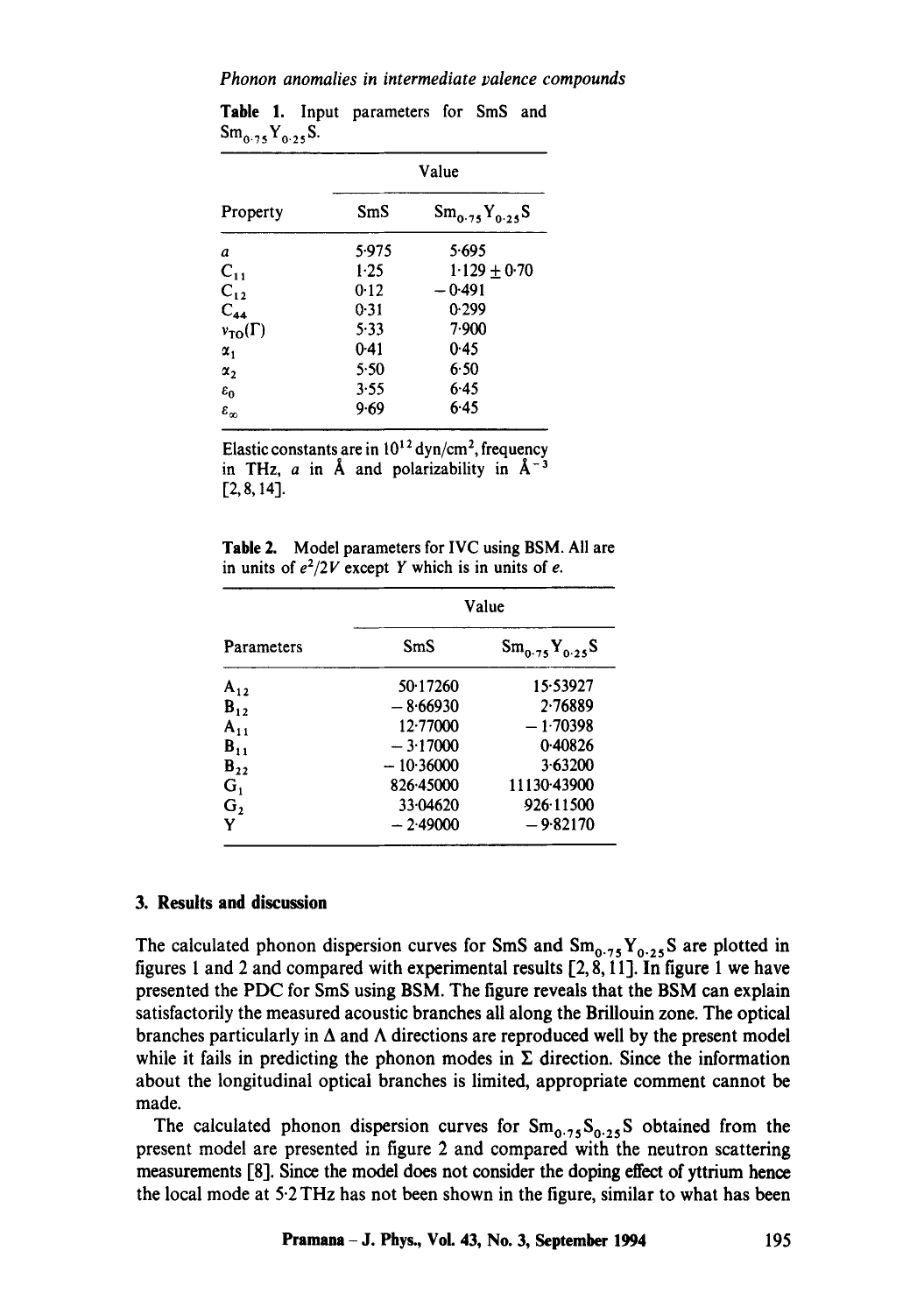

**Figure** 1. Phonon dispersion curves for SmS. Experimental points are taken from ref. [2,8, 11].



**Figure 2.** Same as in figure 1 for  $Sm_{0.75}Y_{0.25}S$ . Experimental points are taken from [2, 8].

reported by Mischenko and Kikoin [11]. Figure 2 reveals that the acoustic branches in  $\text{Sm}_{0.75} \text{Y}_{0.25}$ S alloy have been fairly well reproduced by the present model. In this compound the BSM has predicted fairly well the longitudinal acoustic phonon anomalies throughout the Brillouin zone (BZ). The softening of LA branch at X-point, fairly close magnitude of LA and  $TA_2$  modes along  $\Sigma$  direction particularly at lower wave vectors, softening of LA branch and crossing over TA around (0.4, 0.4, 0.4) have been explained satisfactorily. On the other hand the present model fails to predict the optical branches satisfactorily.

The force constants presented in table 2 for SmS and  $Sm_{0.75}Y_{0.25}S$  are reasonably physical. The parameters are physically significant, in the sense that they correctly reproduce the short-range interactions and the crystal properties of these solids. These physically reasonable force constants have been obtained from the macroscopic properties of these compounds. From table 2 it is clear that the positive and negative ion interaction is dominant. The positive-positive ion and negative-negative ion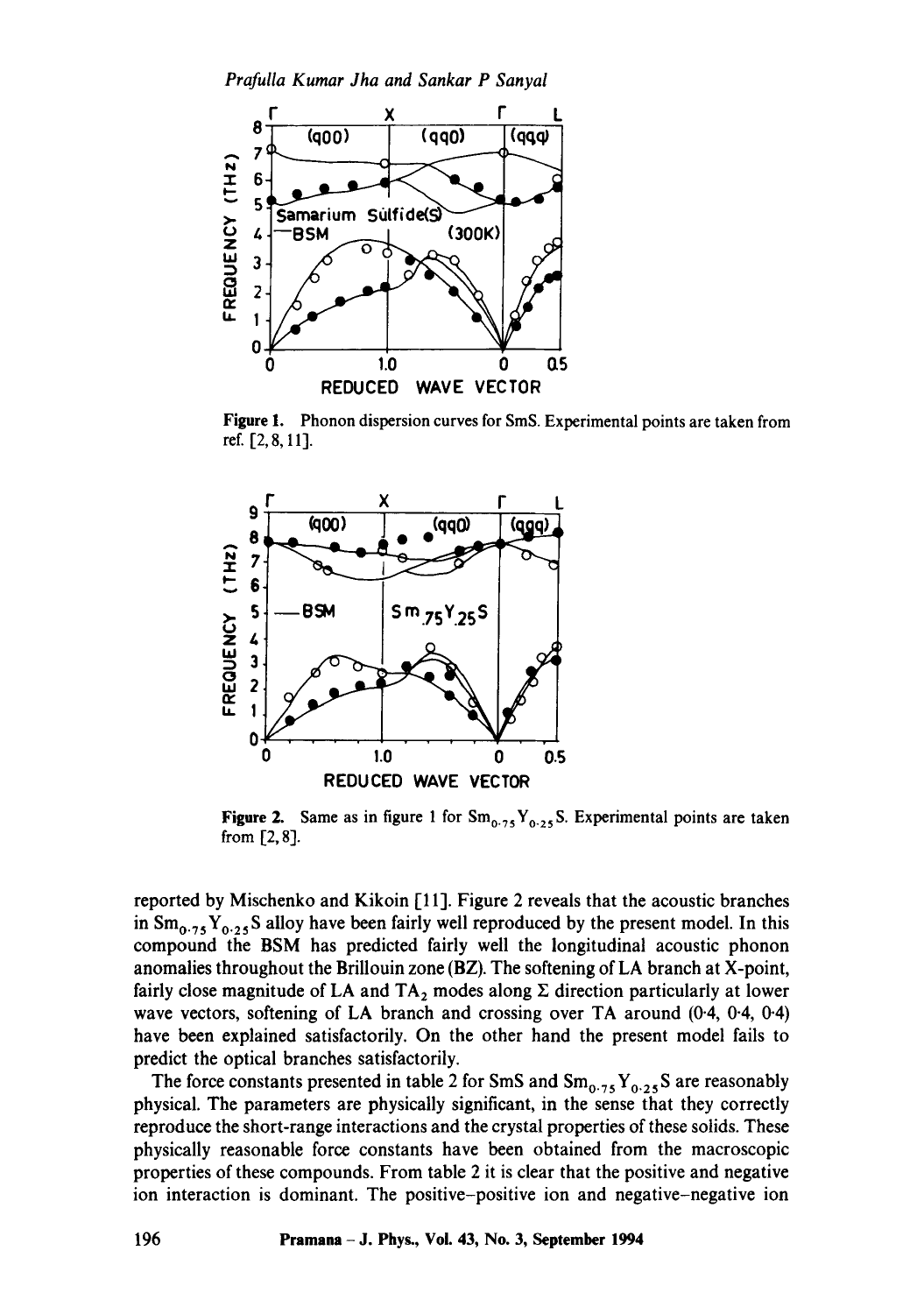

**Figure** 3. (a) One phonon Raman spectrum of SmS [2, 8]. (b) One phonon density of States of SmS.

interactions are small in magnitude. The  $Sm_{0.75}Y_{0.25}S$ , however do not follow the trend as SmS. This can be justified from the fact that the dispersion curves for  $Sm_{0.75}Y_{0.25}S$  quantitatively reveal metallic nature and zone centre LO and TO phonons degenerate, while the same for SmS are different.

In figure 3, we have presented the one-phonon density of states (DOS) for SmS and compared with Raman spectrum [8]. The experimental Raman spectrum excludes the contribution due to quadrupolar deformability  $(\Gamma_{12}^+)$ . Guntherodt *et al* [8] have observed a peak at  $6THz$  (200 cm<sup>-1</sup>), contributed by zone boundary LO phonons due to breathing deformabilities. In our DOS, we have also observed similar peak at 6.25 THz contributed by the longitudinal phonons only. The largest contributions arise from the L point of the Brillouin Zone. This result is similar to EuS [20]. However,  $q = 0$  phonons are observed at 300 K in EuS due to spin disorder, whereas due to lattice defects in SmS [7]. Another peak in the higher frequency side is due to TO branches. The broad band below 4 THz in figure 3 is from acoustic phonons and can be verified from the experimental Raman spectrum which is attributed to first order defect induced Raman scattering from acoustic phonons. It seems, therefore, the present model has predicted the gross features of the density of states for SmS.

In figure 4, we compare the DOS and Raman spectrum for  $Sm_{0.75}Y_{0.25}S$ . The Raman spectra of  $Sm_{0.75}Y_{0.25}S$  show two sharp peaks at 2.5 THz and 7.0 THz which are due to the Sm- breathing deformability. The density of states of  $Sm_{0.75}Y_{0.25}S$ calculated from the present model predicts the peaks at 7<sup>.</sup>0 THz contributed by LO phonons. This peak could be verified from the Raman spectrum. In our calculated density of states, we have also observed a peak at 6.25 THz due to TO phonons. In  $Sm_{0.75}Y_{0.25}S$  the DOS shows a gap between 3.75 THz and 5.75 THz due to the separation between optical and acoustical branches. The peak at 2.55 THz in the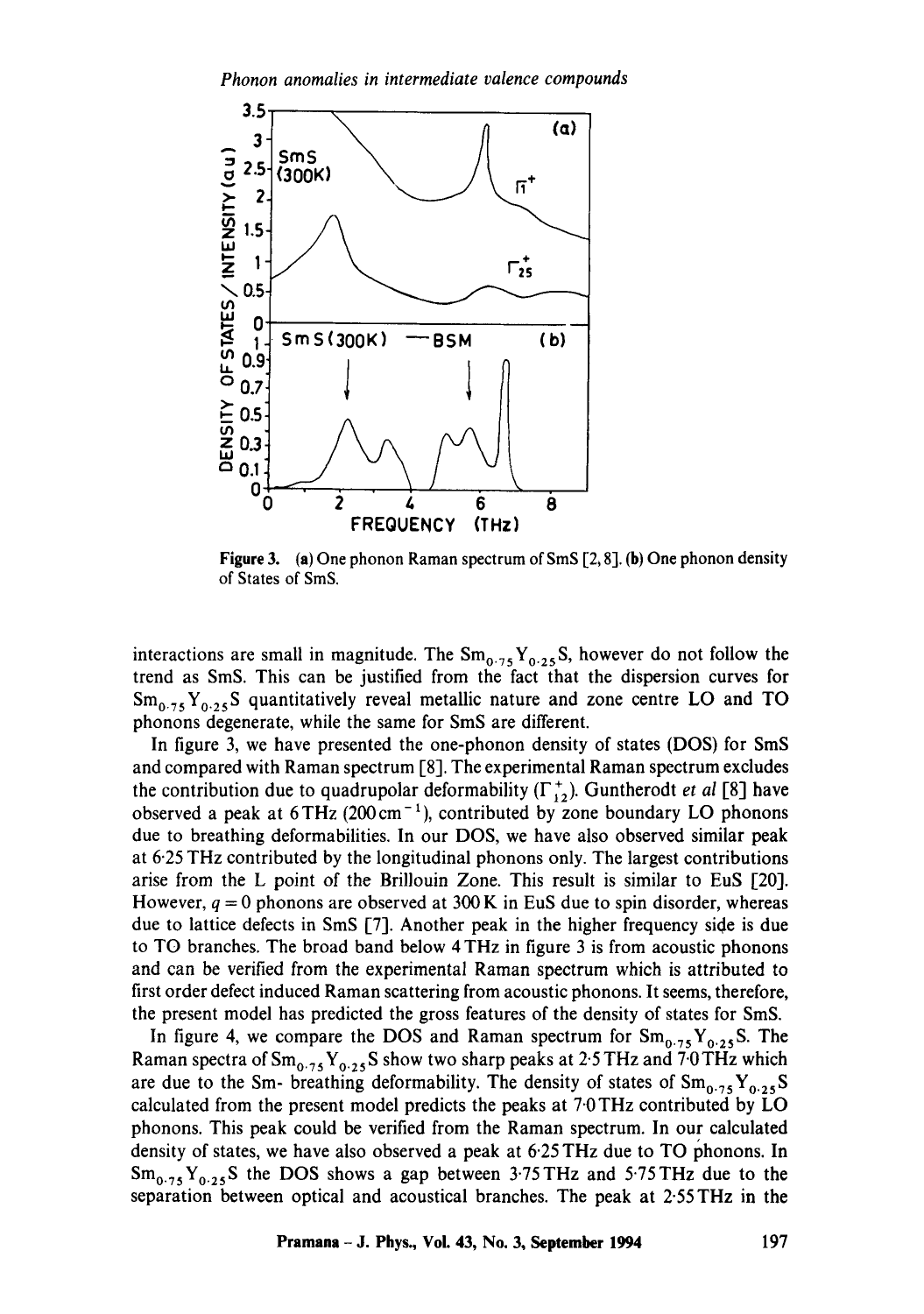

**Figure 4.** Same as in figure 3 for  $Sm_{0.75}Y_{0.25}S$  [8].

lower frequency region of the Raman spectrum could also be obtained from our. calculated DOS.

Therefore, from figures 3 and 4 it seems that the breathing deformability of Sm ion is responsible for the dominant contributions of  $\Gamma_2^+$  Raman scattering and LO(L) phonons in the SmS and LO(L) and LA(L) in  $Sm_{0.75}Y_{0.25}S$  to the peak at higher frequency side of the DOS.

Finally, in the present paper we have presented the results of a systematic study of phonon properties of SmS and  $Sm_{0.75}Y_{0.25}S$ . The calculated results bring out the views that the phonon anomalies in these compounds, in general originates from the breathing motion of the electron shells of rare earth ions. The breathing shell model satisfactorily reproduces the gross feature of the PDC. These predictions reveal that the short range deformations due to breathing motion of the electron shells of RE ions contribute significantly to the phonon anomalies in IVCs.

# Acknowledgements

The work is financially supported by DAE, Government of India. One of us (PKJ) acknowledges the award of Research Assoeiateship from CSIR, New Delhi.